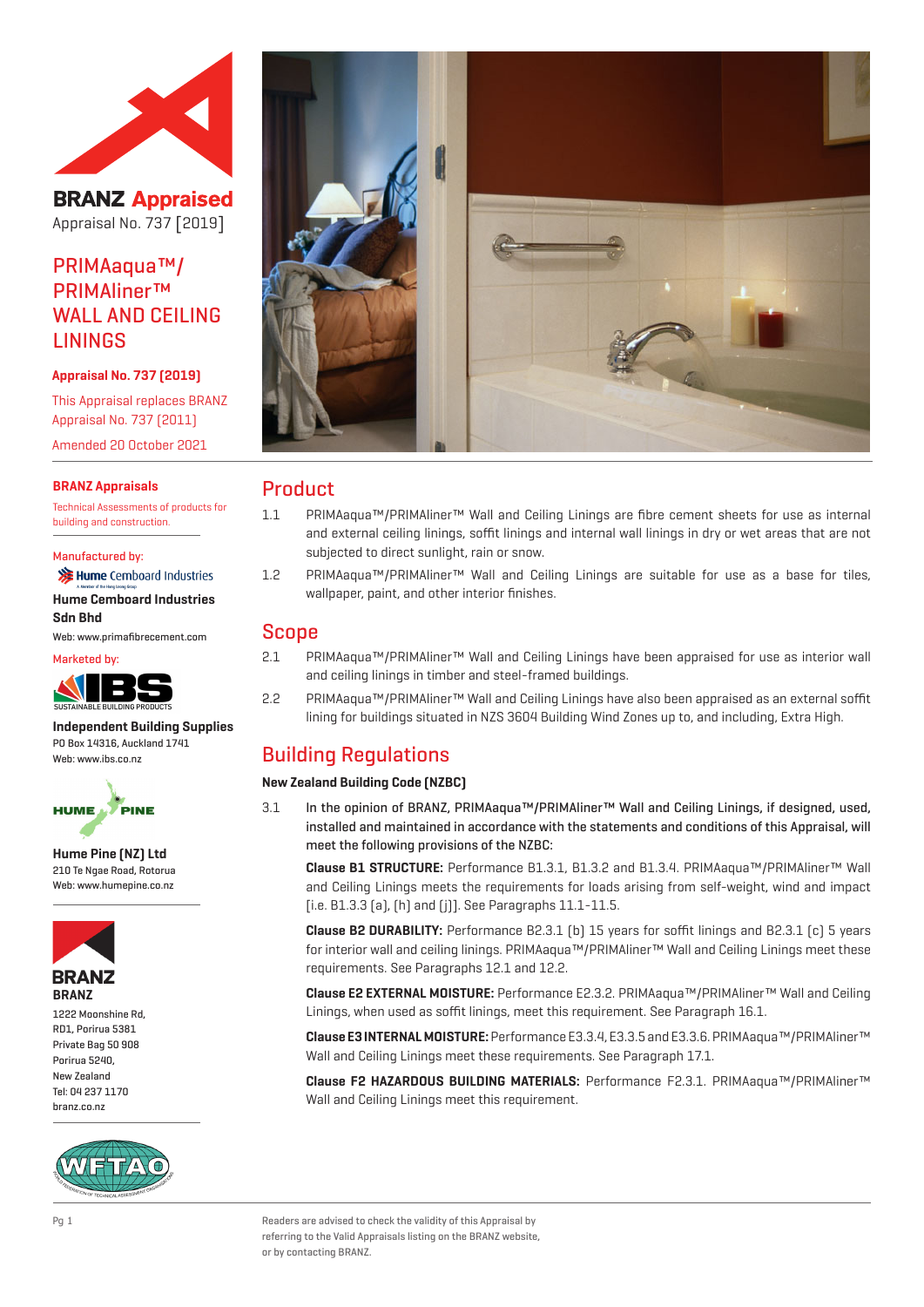

# Technical Specification

4.1 System components and accessories for PRIMAaqua™/PRIMAliner™ Wall and Ceiling Linings, which are supplied by Independent Building Supplies and Hume Pine [NZ] Ltd are:

## **PRIMAaqua™/PRIMAliner™ Sheets**

- ¬ PRIMAaqua™/PRIMAliner™ sheets are manufactured by Hume Cemboard Industries Sdn Bhd from portland cement, top grade cellulose fibre, finely ground sand and water. The sheets are formed, cut to length and then cured by high-pressure autoclaving. They are produced in flat, smooth surfaced sheet material form, and are pink or grey in colour.
- ¬ PRIMAaqua™/PRIMAliner™ sheets are manufactured to conform to the requirements of AS/NZS 2908.2. The sheets have square rebated edges to the two long edges for jointing and square edges at the top and bottom of the sheet. They are available in sizes and thicknesses as given in Table 1 and Table 2.

## **Table 1: PRIMAaqua™ Sheet Size and Thickness**

| Length [mm] | Width [mm] | Thickness [mm] |              |  |
|-------------|------------|----------------|--------------|--|
|             |            | 6              | 9            |  |
| 1,800       | 1,200      | $\checkmark$   |              |  |
| 2,400       | 900        | $\checkmark$   |              |  |
|             | 1,200      | $\checkmark$   | $\checkmark$ |  |
|             | 1,350      | $\checkmark$   |              |  |
| 2,700       | 1,200      | $\checkmark$   | $\checkmark$ |  |
| 3,000       | 900        | $\checkmark$   |              |  |
|             | 1,200      | $\checkmark$   | $\checkmark$ |  |
|             | 1,350      | $\checkmark$   |              |  |
| 3,600       | 900        | $\checkmark$   |              |  |
|             | 1,200      | $\checkmark$   |              |  |
|             | 1,350      | $\checkmark$   |              |  |
| 4,200       | 1,200      | $\checkmark$   |              |  |

**Table 2: PRIMAliner™ Sheet Size and Thickness**

| Length (mm) | Width [mm] | Thickness [mm] |     |   |    |  |
|-------------|------------|----------------|-----|---|----|--|
|             |            | 6              | 7.5 | У | 12 |  |
| 2,400       | 900        |                |     |   |    |  |
| 2,400       | 1,200      |                |     |   |    |  |

4.2 Accessories used with PRIMAaqua™/PRIMAliner™ Wall and Ceiling Linings which are supplied by the building contractor are:

- ¬ PRIMAaqua™/PRIMAliner™ fixings (soffit linings on timber frame) 40 x 2.8 mm hot-dip galvanised flathead nails (for 6, 9 and 12 mm thick sheets in Wind Zones up to, and including, Very High) and 60 x 3.15 mm hot-dip galvanised flathead nails (for 6, 9 and 12 mm thick sheets in the Extra High Wind Zone). (Note: Hot-dip galvanising must comply with AS/NZS 4680.)
- PRIMAaqua™/PRIMAliner™ fixings (interior wall and ceiling linings on timber frame) 30 x 2.8 mm hot-dip galvanised flathead nails (for 6 and 7.5 mm thick sheets), and 40 x 2.8 mm hotdip galvanised flathead nails (for 9 and 12 mm thick sheets). (Note: Hot-dip galvanising must comply with AS/NZS 4680.)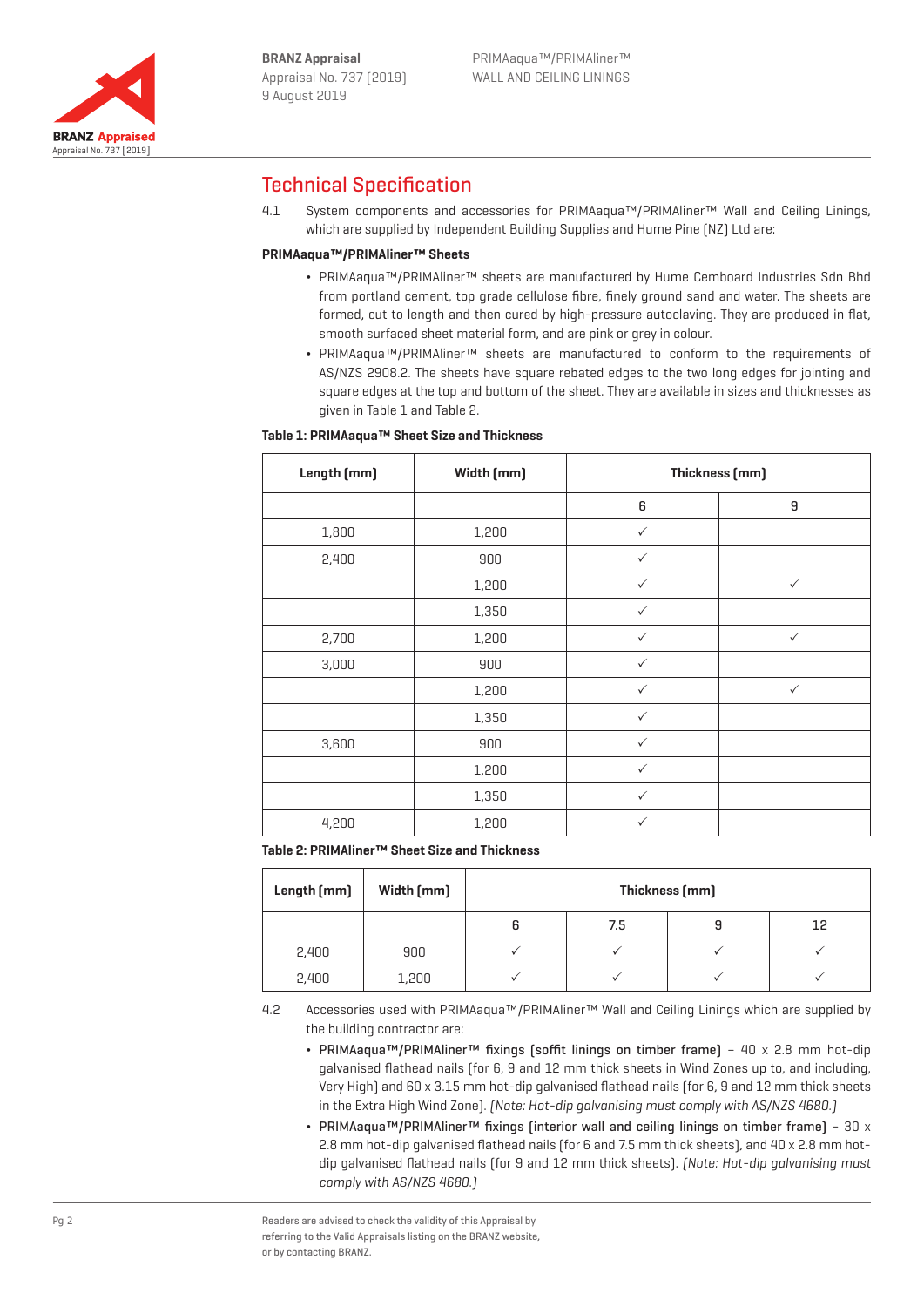

- ¬ PRIMAaqua™/PRIMAliner™ fixings (soffit linings on steel frame) 8 g x 20 mm (for 6 and 7.5 mm thick sheets) and 8 g x 30 mm (for 9 and 12 mm thick sheets) self-drilling AS 3566 Corrosion Class 3 or 4 screws in NZS 3604 defined Corrosion Zones, 1, 2, 3 and 4 and Grade 304 stainless steel screws in the sea spray zone.
- PRIMAaqua™/PRIMAliner™ fixings (interior wall and ceiling linings on steel frame) 8 q x 20 mm (for 6 and 7.5 mm thick sheets) self-drilling self-embedding head screws and 8 g  $\times$ 30 mm (for 9 and 12 mm thick sheets) self-drilling self-embedding head screws.

(Note: The screw type specified above is suitable for fixing PRIMAaqua™/PRIMAliner™ to steel frame with a 0.55 mm to 0.75 mm base metal thickness. For steel frame with 0.8 mm to 1.6 mm base metal thickness, use self-drilling embedding head Wing Tek screws.)

# Handling and Storage

5.1 Handling and storage of all materials supplied by Independent Building Supplies, Hume Pine (NZ) Ltd or the building contractor, whether on-site or off-site, is under the control of the building contractor. PRIMAaqua™/PRIMAliner™ Wall and Ceiling Linings must be stacked flat, off the ground and supported on a level platform. They must be kept dry at all times either by storing under cover or by providing waterproof covers to the stack. Care must be taken to avoid damage to edges, ends and surfaces. The sheets must always be carried on edge.

# Technical Literature

6.1 Refer to the Appraisals listing on the BRANZ website for details of the current Technical Literature for PRIMAaqua™/PRIMAliner™ Wall and Ceiling Linings. The Technical Literature must be read in conjunction with this Appraisal. All aspects of design, use, installation and maintenance contained in the Technical Literature and within the scope of this Appraisal must be followed.

# Design Information

## General

- 7.1 PRIMAaqua™/PRIMAliner™ Wall and Ceiling Linings may be used as wall and ceiling linings in the following areas:
	- ¬ Wet areas wall areas enclosing a shower compartment or shower over bath. The sheets are designed to be used in these areas as substrates for wet area membranes and ceramic tiles, and other wet area finishes.
	- ¬ Semi-wet or dry areas or wall areas adjacent to sanitary fixtures such as baths, tubs and basins. The sheets are designed to be used in these areas as substrates for ceramic tiles, paint, wallpaper or other finishes.
	- ¬ External ceiling and soffits. The sheets are designed to be used in these areas as a substrate for paint finishes.

## Framing

## **Timber Framing**

- 8.1 Timber framing must comply with NZS 3604, or buildings or parts of buildings outside the scope of NZS 3604 must be to a specific design in accordance with NZS 3603 and AS/NZS 1170. In all cases studs must be at maximum 600 mm centres. Dwangs must be fitted flush between the studs at maximum 1,200 mm centres and additionally 25 mm above a preformed shower tray, sink, tub or other fixtures, and in any other areas to support baths, towel rails, soap holders and the like.
- 8.2 PRIMAaqua™/PRIMAliner™ Wall and Ceiling Linings must not be joined off the framing. Timber framing where sheets are joined must be nominal 50 mm thickness (i.e. 42 mm minimum finished thickness). In tiled areas, dwangs must be provided directly behind all horizontal sheet joints.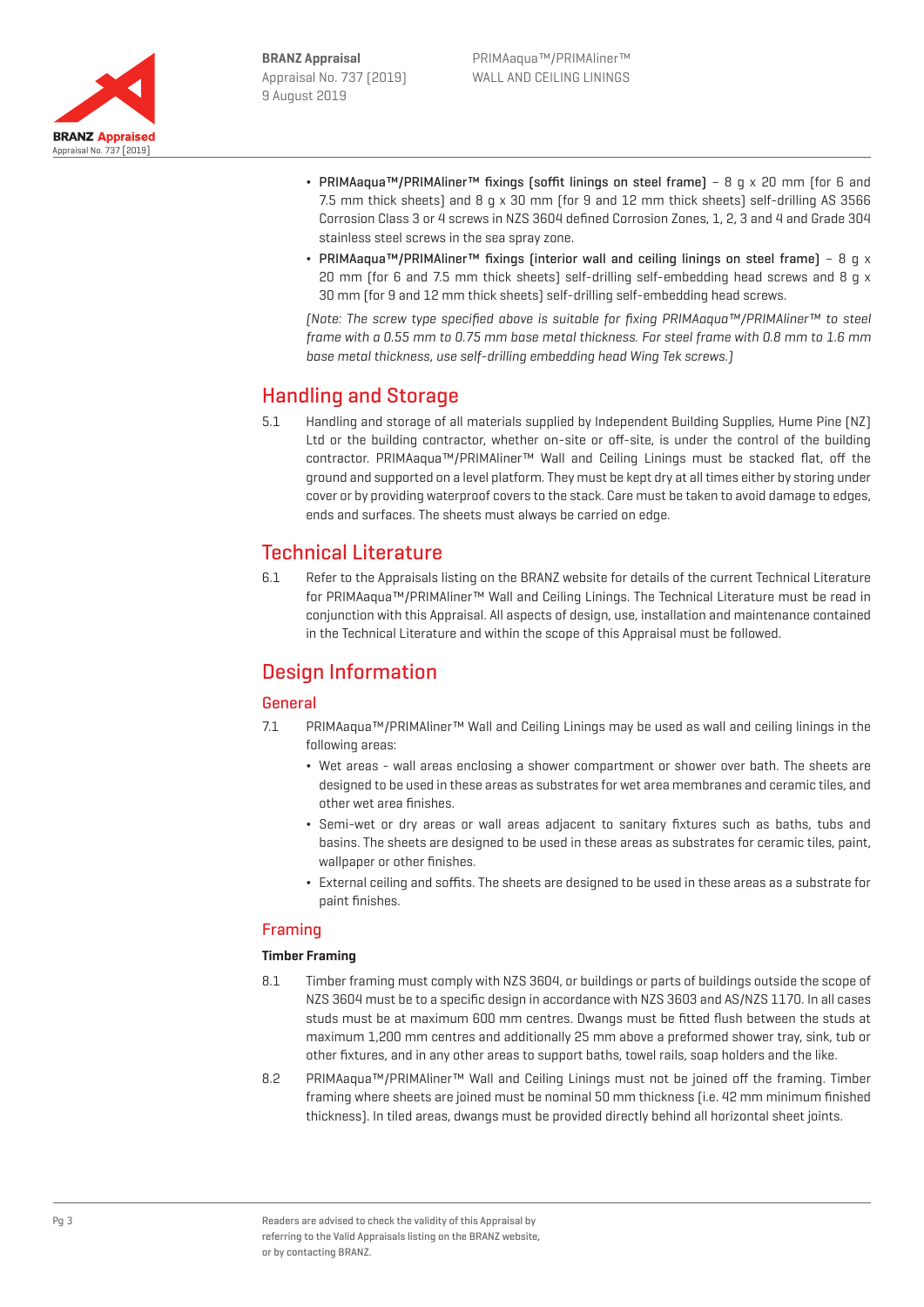

- 8.3 Wall framing around bath enclosures and shower compartments may be checked a maximum of 20 mm to accommodate the bath or shower tray flange. Alternatively, furrings may be fixed to the wall to ensure the face of the PRIMAaqua™/PRIMAliner™ sheets will finish in front of the upturn on the fixture.
- 8.4 Supporting framing for soffits and ceilings must be must be at maximum 600 mm centres for NZS 3604 Wind Zones up to, and including, Very High, and at 400 mm centres for Extra High Wind Zones.
- 8.5 Timber framing must have a maximum moisture content of 16% at the time of the PRIMAaqua™/ PRIMAliner™ sheet application. (Note: If PRIMAaqua™ or PRIMAliner™ sheets are fixed to framing with a moisture content of greater than 16% problems may occur at a later date due to excessive timber shrinkage.)

## **Steel Framing**

- 8.6 Steel framing must be to a specific design meeting the requirements of the NZBC.
- 8.7 The minimum framing specification is 'C' section studs and nogs of overall section size of 64 mm web and 38 mm flange. Steel thickness must be minimum 0.55 mm. In all cases studs must be at maximum 600 mm centres. Dwangs must be fitted flush between the studs at maximum 1,200 mm centres and additionally 25 mm above a pre-formed shower tray, sink, tub or other fixtures, and in any other areas to support baths, towel rails, soap holders and the like. In tiled areas, dwangs must be provided directly behind all horizontal sheet joints. Furrings must be fixed to the wall framing around bath enclosures and shower compartments to accommodate the bath or shower tray flange to ensure the face of the PRIMAaqua™/PRIMAliner™ sheets will finish in front of the upturn on the fixture.
- 8.8 Supporting framing for soffits and ceilings must be must be at maximum 600 mm centres for NZS 3604 Wind Zones up to, and including, Very High, and at 400 mm centres for Extra High Wind Zones.
- 8.9 PRIMAaqua™/PRIMAliner™ Wall and Ceiling Linings must not be joined off of the framing. In tiled areas, dwangs must be provided behind all horizontal sheet joints.

## **PRIMAaqua™/PRIMAliner™ Sheet Set Out**

8.10 PRIMAaqua™/PRIMAliner™ sheets may be installed vertically or horizontally.

## Control Joints

9.1 Control joints must be installed in walls to allow for structural movement. They must be positioned in both directions at 7.2 m maximum centres for non-tiled walls, and at 4.8 m maximum centres for tiled walls. Control joints must be constructed as set out in the Technical Literature.

## Finishing

- 10.1 The sheets must be stopped and waterproofed if required. They may then be finished by tiling, painting, wall-papering or applying any other finishing suitable for use over fibre cement sheets.
- 10.2 Wet areas as defined by AS 3740 must be protected with a BRANZ Appraised waterproof membrane system complying with AS/NZS 4858.
- 10.3 Tiling must be carried out in accordance with AS 3958.1, or the BRANZ Good Practice Guide: Tiling. A flexible adhesive complying with AS 2358 and a compatible flexible waterproof membrane must be used. All tiles must be fixed in accordance with the tile adhesive manufacturer's instructions.
- 10.4 Waterproofing systems and wall finishes have not been assessed and are outside the scope of this Appraisal.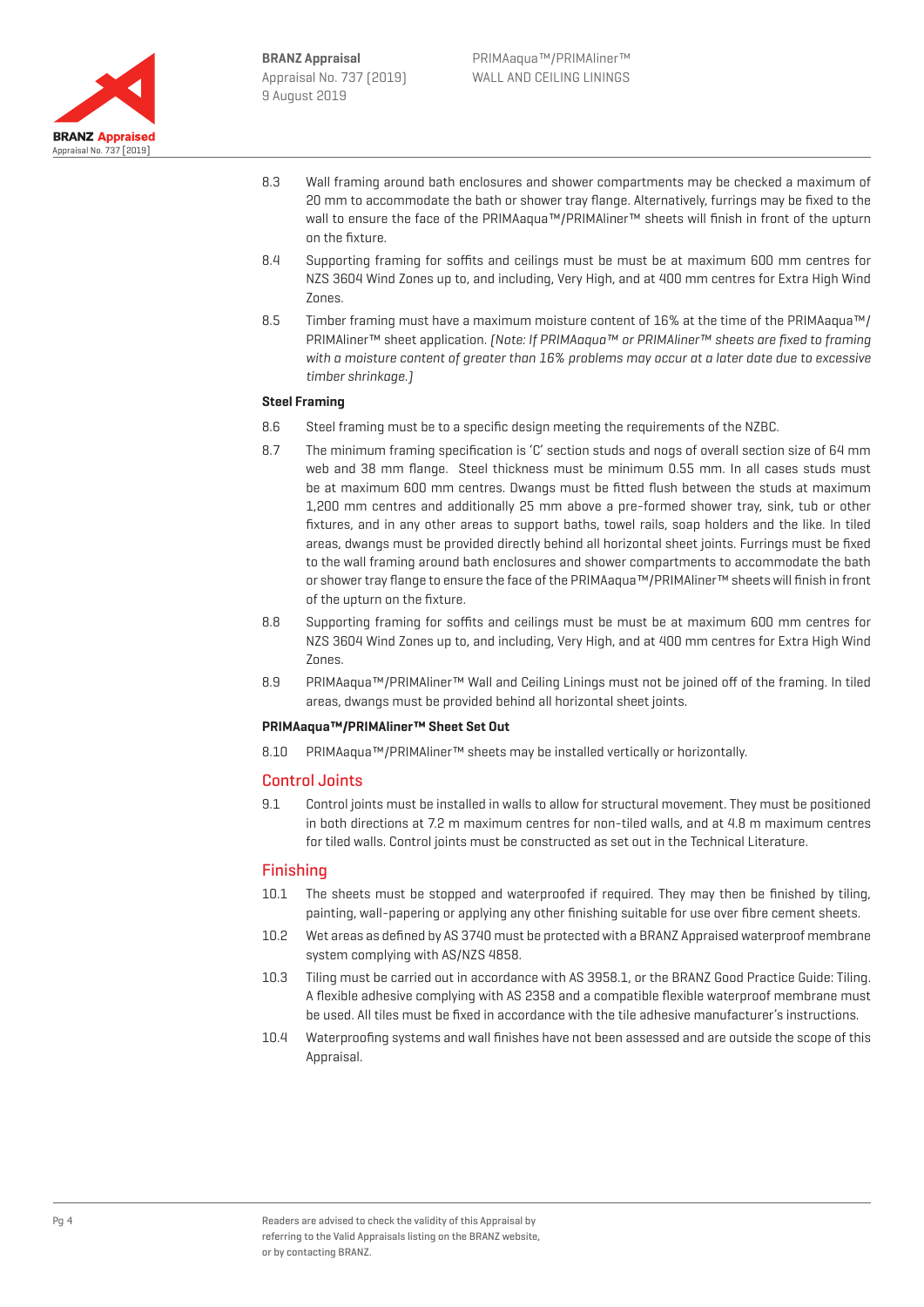

## Structure

## **Impact Resistance**

- 11.1 PRIMAaqua™/PRIMAliner™ Wall and Ceiling Linings have adequate resistance to impact loads likely to be encountered in normal residential use.
- 11.2 PRIMAaqua™/PRIMAliner™ Wall and Ceiling Linings 9 mm and 12 mm thick sheets are designed for use in applications where higher than normal residential impacts can be expected, such as may be encountered in non-residential buildings.

## **Wind Resistance**

- 11.3 When used as an external ceiling/soffit lining on timber-framed buildings, PRIMAaqua™/ PRIMAliner™ is suitable for use in all Wind Zones of NZS3604 up to, and including, Extra High.
- 11.4 When used as an external ceiling/soffit lining on steel-framed buildings, PRIMAaqua™/PRIMAliner™ is suitable for use in all Wind Zones of NZS 3604 up to, and including, Very High.

## **Sheet Fixings (for External Ceilings and Soffits)**

11.5 PRIMAaqua™/PRIMAliner™ sheets must be fixed to the soffit framing at maximum 150 mm centres along sheet edges and maximum 300 mm centres in the body of the sheet. The fixings must be positioned a minimum of 12 mm from all sheet edges, and a minimum of 50 mm from sheet corners. The fastener heads must finish proud of the sheet surface.

## **Durability**

12.1 PRIMAaqua™/PRIMAliner™ Wall and Ceiling Linings meet the performance requirements of NZBC Clause B2.3.1 (b) 15 years when used in accordance with this Appraisal as soffits and wall linings in 'wet areas', and the performance requirements of NZBC Clause B2.3.1 (c) 5 years when used in 'semi-wet' or dry areas.

#### **Serviceable Life**

12.2 PRIMAaqua™/PRIMAliner™ Wall and Ceiling Lining installations are expected to have a serviceable life of at least 30 years, provided the finish system is maintained in accordance with this Appraisal to ensure the PRIMAaqua™/PRIMAliner™ sheets and fixings are continuously protected by a water resistant finishing system and remain dry in service.

## **Maintenance**

- 13.1 Regular maintenance is essential for PRIMAaqua™/PRIMAliner™ Wall and Ceiling Lining installations to continue to meet the NZBC durability performance provision and to maximise their serviceable life.
- 13.2 In wet areas, annual inspections must be made to ensure that all aspects of the finishing system remain in a waterproof condition. The sheets must remain dry at all times to ensure the sheet fasteners and framing remain durable. Any damaged areas or areas showing signs of deterioration which would allow water ingress, must be repaired immediately as for new work.

## Prevention of Fire Occurring

14.1 Separation or protection must be provided to PRIMAaqua™/PRIMAliner™ Wall and Ceiling Linings from heat sources such as fireplaces, heating appliances, flues and chimneys. Part 7 of NZBC Verification Method C/VM1 and NZBC Acceptable Solution C/AS1, and NZBC Acceptable Solution C/AS2 provide methods for separation and protection of combustible materials from heat sources.

## Control of Internal Fire and Smoke Spread

15.1 PRIMAaqua™/PRIMAliner™ Wall and Ceiling Linings have not been tested to ISO 5660 for material Group Number, however in accordance with Table A1 of NZBC Verification Method C/VM2, when used with a waterborne or solvent borne paint coating ≤ 0.4 mm thick, will achieve a Group Number of 1-S.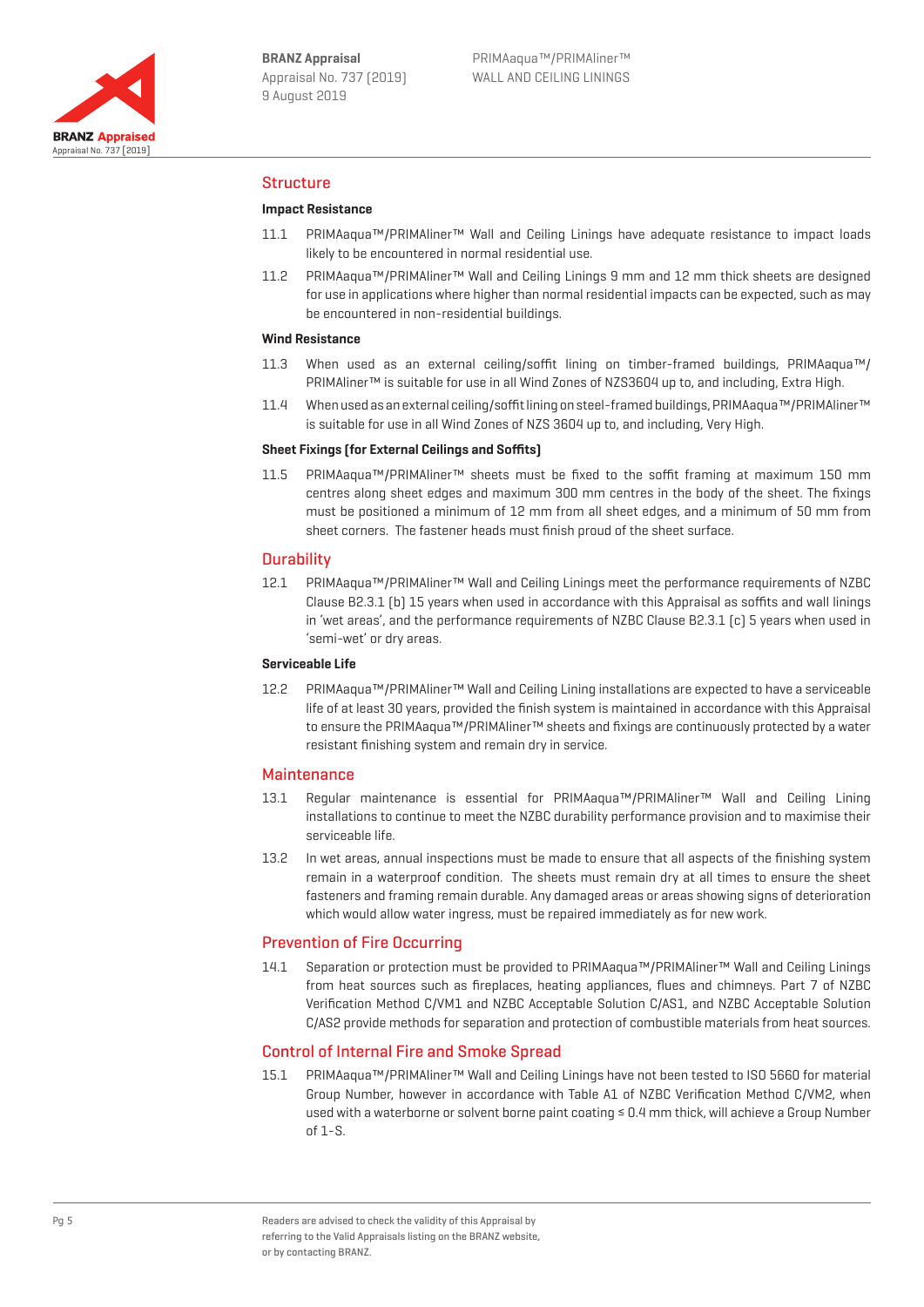

## External Moisture

16.1 PRIMAaqua™/PRIMAliner™ Wall and Ceiling Linings, when installed in accordance with this Appraisal and the Technical Literature, prevent the penetration of moisture that could cause undue dampness or damage to building elements.

## Internal Moisture

17.1 PRIMAaqua™/PRIMAliner™ Wall and Ceiling Linings can be installed and finished as wall linings to provide surfaces that are impervious and easily cleaned, and will prevent water from penetrating behind linings or to concealed spaces.

## Installation Information

## Installation Skill Level Requirements

18.1 Installation must always be carried out in accordance with the PRIMAaqua™/PRIMAliner™ Wall and Ceiling Linings Technical Literature and this Appraisal by, or under the supervision of, a Licensed Building Practitioner (LBP) with the relevant Licence Class.

## System Installation

## **PRIMAaqua™/PRIMAliner™ Sheet Installation**

- 19.1 PRIMAaqua™/PRIMAliner™ sheets may be cut by scoring and snapping, hand guillotine, hand or power saw. Holes and cut-outs may be formed by drilling a number of holes around the perimeter of the opening required and tapping out the centre with a hammer, or by using a hole saw.
- 19.2 Site edge recessing of cut sheets may be carried out using a tool designed for that specific purpose. An angle grinder run down the sheet edge to produce a square taper may also be used, but will be less accurate. A dust mask must be worn when using an angle grinder. The recess depth must not exceed 1.5 mm, and should be approximately 30 mm wide.
- 19.3 Prior to fixing sheets, a check must be made to ensure all sheet joints will be supported by framing. The recommended method of installation for sheets is horizontal fixing, with end-joints on studs and staggered a minimum of 600 mm horizontally. Joints over door or window openings must be avoided. If vertical joints are located near the opening, they must be a minimum of 200 mm from opening studs, and must be formed on a stud. For horizontal installation, bottom sheets must be fitted first, and kept clear of the floor by a minimum of 6 mm.
- 19.4 In tiled areas, a silicone sealant-filled expansion gap of 6 mm must be allowed between sheets at all internal comers and around all plumbing penetrations.
- 19.5 When PRIMAaqua™/PRIMAliner™ sheets are used in shower compartments using preformed shower trays, the sheets must overhang the shower tray upstand. Sheets must be sealed to the preformed shower tray upstand rebate with a 6 mm wide bead of silicone sealant. For straight sided preformed trays, the sheets and flashing must overlap inside the tray by approximately 25 mm, and a sealant bead must be placed behind the sheet to ensure no moisture can pass between the sheet and the shower tray upstand.
- 19.6 All sheet fasteners must be positioned a minimum of 12 mm from the sheet edge, and 50 mm from the sheet comer. Fasteners must be at maximum 200 mm centres in the body of the sheet and at all joints.
- 19.7 Fixing to timber framing of PRIMAaqua™/PRIMAliner™ soffits is carried out using 40 x 2.8 mm hot-dip galvanised flathead nails (for 6, 9 and 12 mm thick sheets). Fixing to timber framing of PRIMAaqua™/PRIMAliner™ interior wall and ceiling linings is carried out using 30 x 2.8 mm hotdip galvanised flathead nails (for 6 and 7.5 mm thick sheets) and 40 x 2.8 mm hot-dip galvanised flathead nails (for 9 and 12 mm thick sheets). Fixing to steel framing is carried out with 8 q x 20 mm (for 6 and 7.5 mm thick sheets) self drilling self-embedding head screws and 8 g x 30 mm (for 9 and 12 mm thick sheets) self-drilling self-embedding head screws.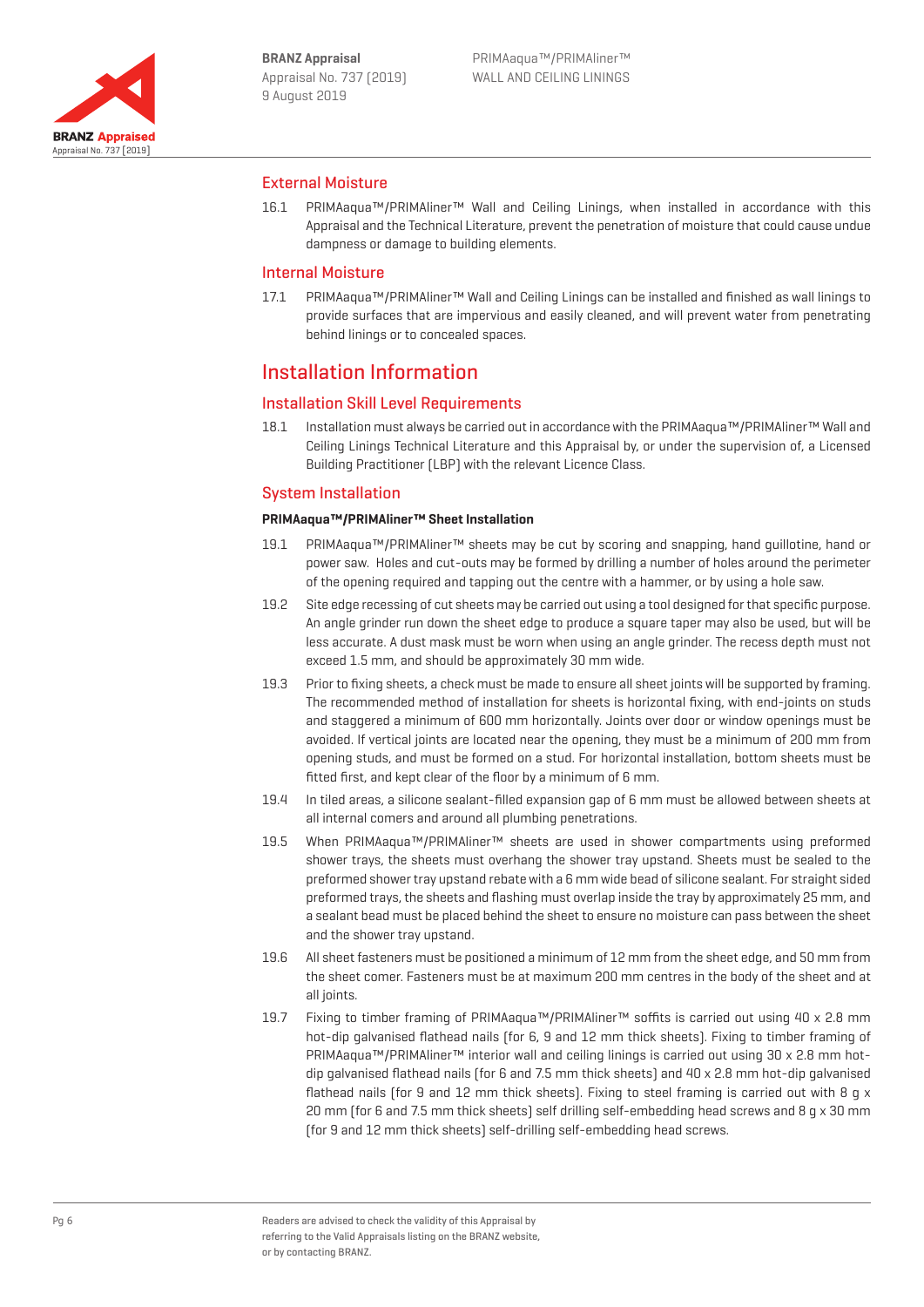

## **Finishing**

- 19.8 Joints, corners and fastener head indentations must be stopped using two coats of bedding compound. For flat joints and internal comers, paper-reinforcing tape must be embedded in the first bedding coat. Joints in non-tiled areas may be further finished with a topping and finishing compound. Where sheets are to be a substrate for tiling, joints, fastener heads and corners must be stopped with bedding compound only, finishing compounds must not be used. Stopping compounds must be allowed to dry for at least 24 hours before sanding.
- 19.9 PRIMAaqua™/PRIMAliner™ sheets may be tiled, painted, wallpapered or finished with other impervious materials such as polyvinylchloride (vinyl) sheet. Application of the selected finish must be carried out in accordance with the relevant manufacturer's instructions.

## **Inspections**

19.10 The Technical Literature must be referred to during the inspection of PRIMAaqua™/PRIMAliner™ Wall and Ceiling Linings installations.

## Health and Safety

- 20.1 Safe use and handling procedures for the components that make up PRIMAaqua™/PRIMAliner™ Wall and Ceiling Linings are provided in the manufacturer's Technical Literature.
- 20.2 Cutting of PRIMAaqua™/PRIMAliner™ sheets must be carried out in well ventilated areas, and a dust mask and eye protection must be worn. When power tools are used for cutting, grinding or forming holes, safety measures as set out in the Technical Literature must be undertaken because of the amount of dust generated.

## Basis of Appraisal

The following is a summary of the technical investigations carried out:

## **Tests**

21.1 Wind suction tests were conducted by BRANZ to demonstrate the required soffit fixing and soffit lining pull-off strength for both steel and timber framing for Wind Zones of NZS 3604.

## Other Investigations

- 22.1 A durability assessment has been provided by BRANZ technical experts.
- 22.2 The practicability of installation has been assessed by BRANZ.
- 22.3 The Technical Literature for PRIMAaqua™/PRIMAliner™ Wall and Ceiling Linings has been examined by BRANZ and found to be satisfactory.

## **Quality**

- 23.1 The manufacture of PRIMAaqua™/PRIMAliner™ sheets has not been examined by BRANZ, but details regarding the quality and composition of the materials used were obtained by BRANZ and found to be satisfactory.
- 23.2 The quality management system of the PRIMAaqua™/PRIMAliner™ sheet manufacturer, Hume Cemboard Industries Sdn Bhd, has been assessed and registered as meeting the requirements of ISO 9001.
- 23.3 Quality of installation on-site of components and accessories supplied by Independent Building Supplies, Hume Pine (NZ) Ltd and the building contractor is the responsibility of the installer.
- 23.4 Designers are responsible for the building design, and building contractors are responsible for the quality of installation of framing systems and joinery, building wraps, flashing tapes, air seals, joinery head flashings, cavity battens and PRIMAaqua™/PRIMAliner™ sheets in accordance with the instructions of Hume Cemboard Industries Sdn Bhd.
- 23.5 Building owners are responsible for the maintenance of PRIMAaqua™/PRIMAliner™ Wall and Ceiling Linings in accordance with the instructions of Hume Cemboard Industries Sdn Bhd.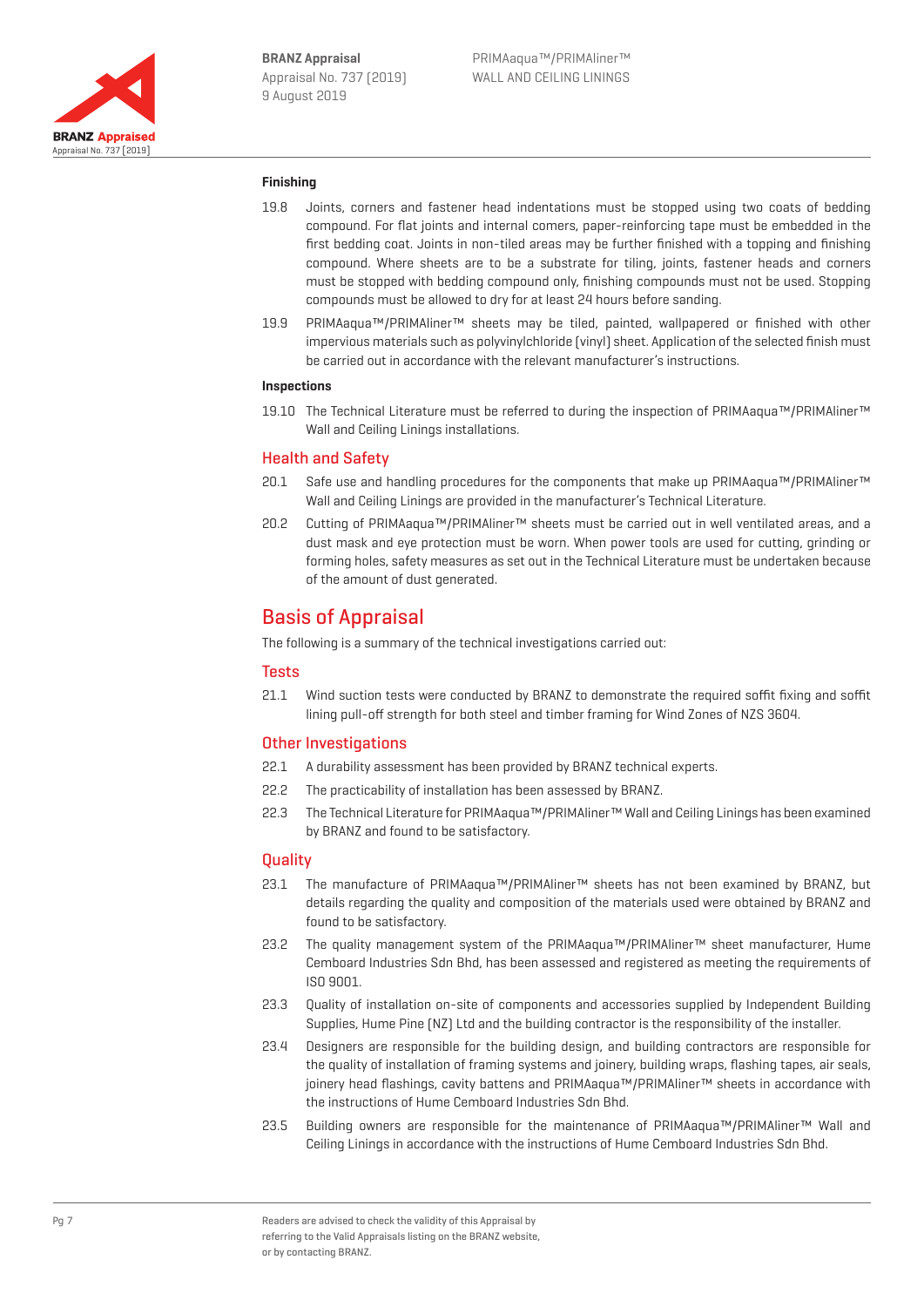



# Sources of Information

- ¬ AS 3740:2010 Waterproofing of domestic areas.
- ¬ AS/NZS 1170:2002 Structural design action General principles.
- ¬ AS/NZS 2908.2:2000 Cellulose-cement products Flat sheet.
- ¬ AS/NZS 3837:1998 Method of test for heat and smoke release rates for materials and products using an oxygen consumption calorimeter.
- ¬ AS/NZS 4680:2006 Hot-dip galvanised (zinc) coatings on fabricated ferrous articles.
- ¬ AS/NZS 4858:2004 Wet area membranes.
- ¬ NZS 3602:2003 Timber and wood-based products for use in building.
- ¬ NZS 3603:1993 Timber structures standard.
- ¬ NZS 3604:2011 Timber-framed buildings.
- ¬ Ministry of Business, Innovation and Employment Record of amendments Acceptable Solutions, Verification Methods and handbooks.
- ¬ The Building Regulations 1992.

## Amendments

## Amendment No. 1, dated 20 October 2021

This Appraisal has been amended to add Hume Pine (NZ) Ltd as a marketer.